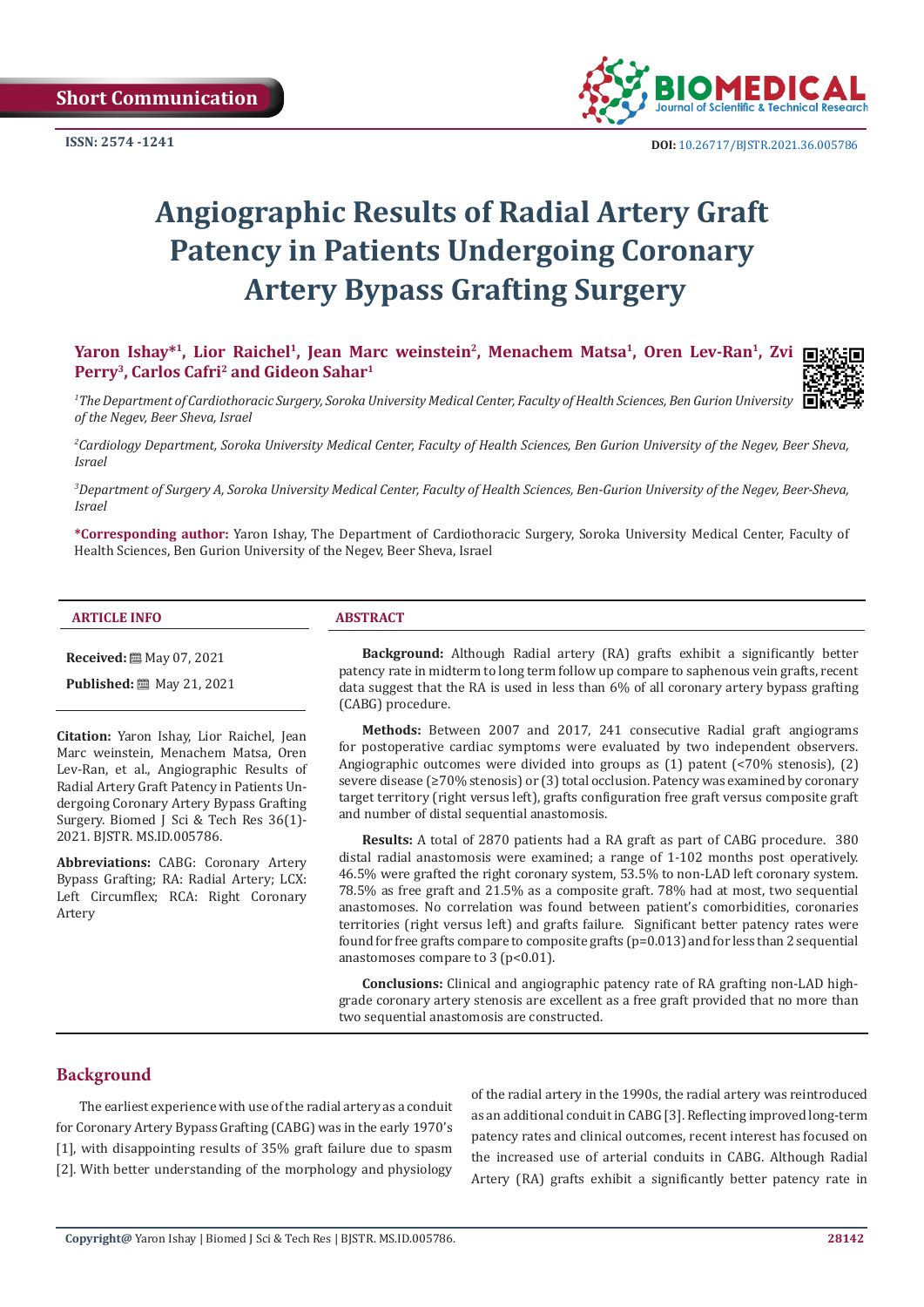mid- to long term follow up compared to saphenous vein grafts [4], recent data suggest that the RA is used in less than 6% of all CABG procedures [5]. Previous studies concentrated on target lesion severity as a predictor for graft failure. According to the most recent European guidelines [6], the use of radial artery is recommended as class IB for high-grade coronary artery stenosis (>70%, and even better for >90%) over the saphenous vein. The objective of this observational study was to review our experience over the past 10 years, particularly to evaluate the patency of the radial graft according to the target territory (left versus right coronary system), as a free graft (proximal anastomosis to the aorta) or composite graft ("T"-graft from the internal mammary artery) and according to the number of distal sequential anastomoses.

# **Patients and Methods**

Between 2007 and 2017, 2370 consecutive patients underwent isolated CABG using cardiopulmonary bypass with the RA as a concomitant graft to non-LAD territory. 241 patients underwent angiograms for postoperative cardiac symptoms. Patients' preoperative demographic characteristics are depicted in Table 1. **Table 1:** Patient demographics (preoperative).

| $N=241$ patients             |                    |               |  |  |
|------------------------------|--------------------|---------------|--|--|
| Age-yr                       |                    | $64 \pm 0.39$ |  |  |
| Male sex- $(\% )$            |                    | 181 (75%)     |  |  |
| Comorbidities (%)            | Hypertension       | 183(75%)      |  |  |
|                              | Diabetes mellitus  | 113(46%)      |  |  |
|                              | <b>PVD</b>         | 25(10%)       |  |  |
|                              | Smoking            | 132(55%)      |  |  |
|                              | Obesity $( > 30)$  | 111(46%)      |  |  |
| Left Ventricular<br>function | Normal - mild LVD  | 157 (65%)     |  |  |
|                              | Moderate to severe | 84 (35%)      |  |  |

**Note:** PVD=peripheral vascular disease, (obesity-write in BMI>30), LVD= left ventricular dysfunction.

#### **Radial Artery Graft Procedure and Spasm Prophylaxis**

An Allen test was routinely performed before RA harvesting from the non-dominant forearm. The RA was harvested as pedicle graft using the Harmonic scalpel. After harvesting, all had intraluminal papaverine injection and were then soaked in heparinized arterial blood and papaverine solution for spasm prevention.

#### **Post-Operative Graft Angiography**

241 consecutive radial graft angiograms for postoperative cardiac symptoms were evaluated by two independent observers. Angiographic outcomes were divided into three groups as

- 1. Patent (<70% stenosis)
- 2. Severe disease (≥70% stenosis) or
- 3. Totally occluded.

Patency was examined by coronary territory, target vessel stenosis severity, grafts configuration and number of distal anastomosis.

## **Grafting Strategy**

The RA grafts were grafted to non-LAD territories: Left Circumflex (LCX) or Right Coronary Artery (RCA). As a free graft (proximal anastomosis directly to the aorta) or as a composite graft (proximal anastomosis to the left internal mammary artery), as a single graft (single distal anastomosis per radial) or sequential anastomoses (2-3 distal sequential anastomoses per radial).

#### **Results**

A total of 2370 patients had a radial artery graft as part of on-pump CABG procedure. All consecutive 241radial grafts angiograms were performed due to cardiac symptoms; a range of 1-102 months post operatively. These comprised 380 anastomoses, of which 177 were grafted to the distal part of the RCA (PDAposterior descending artery, PLB- posterolateral branch), and 203 to non-LAD left coronary system (diagonal, marginal 1, marginal 2, left PDA) (Figure 1). Of these, 78.5% (189 anastomoses) were performed as a free graft (proximal anastomosis direct to the aorta) 21.5% (52 anastomoses) as a composite graft (proximal anastomosis to the internal mammary artery). The numbers of sequential anastomoses in ascending order from 1 to 3 were 54.7 % (132 patients), 34% (82) and 11.3% (27) respectively. For 380 distal RA anastomoses, overall angiography patency was 72.9% (277 of 380). The best patency rate (86%) was for single free grafts, whereas the worst was for 3 sequential anastomoses in composite graft configuration, with a patency rate of 61% (Table 2). No correlation was found between patients' comorbidities and graft failure. 75% of the patients were males; the patency rate was significantly higher in males compared to females (Table 3).

**Table 2:** Overall radial artery distal anastomosis failure according to surgical configuration.

| Configuration | <b>Number of Distal Sequential</b><br><b>Anastomoses (Total Anastomoses)</b> | % failure |
|---------------|------------------------------------------------------------------------------|-----------|
| Free grant    | 1 graft (130)                                                                | 13.95%    |
|               | 2 graft (120)                                                                | 26.3%     |
| "Y" graft     | 1 graft $(3)$                                                                |           |
|               | 2 grafts $(46)$                                                              | 36%       |
|               | $3$ grafts $(81)$                                                            | 39%       |
| Total         | 380                                                                          | 27.1%     |

**Table 3:** Gender, risks factors and patency.

| (Number)                   |                            | $P^*$ value |
|----------------------------|----------------------------|-------------|
| <b>Smokers</b><br>(132)    | <b>Nonsmokers</b><br>(109) | 0.891       |
| Diabetes mellitus<br>(113) | Nondiabetic<br>(128)       | 0.464       |
| <b>PVD</b><br>(25)         | No PVD<br>(216)            | 0.489       |
| Females<br>(60)            | Males<br>(181)             | 0.031       |